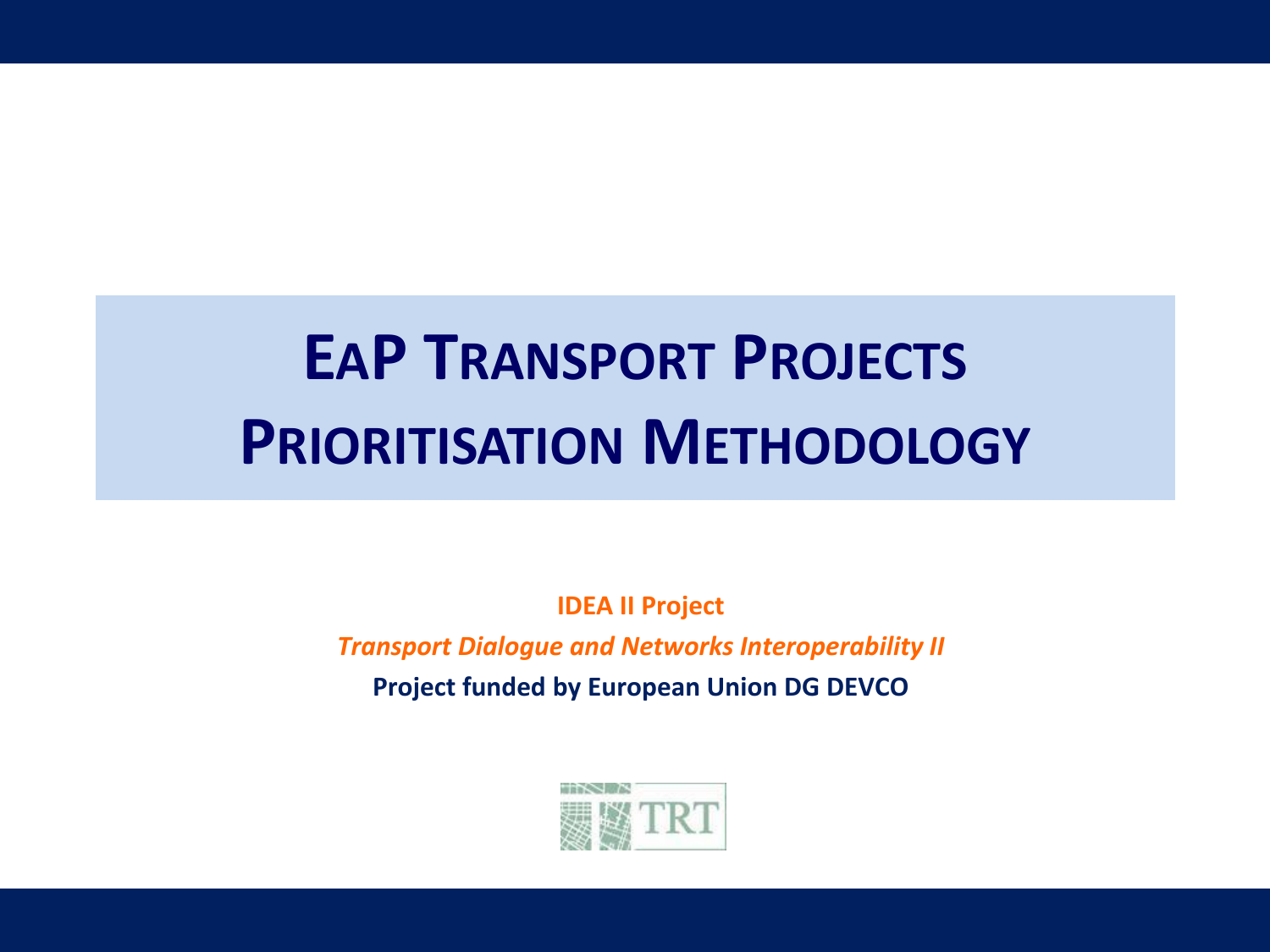### **Prioritization objective**

- Build a pipeline of priority projects for transport and logistics of genuine regional significance by
	- a) Selecting the most relevant projects
	- b) Giving priority to projects displaying a positive balance between technical, economic and environmental impacts
	- c) Following a participatory approach (ownership)

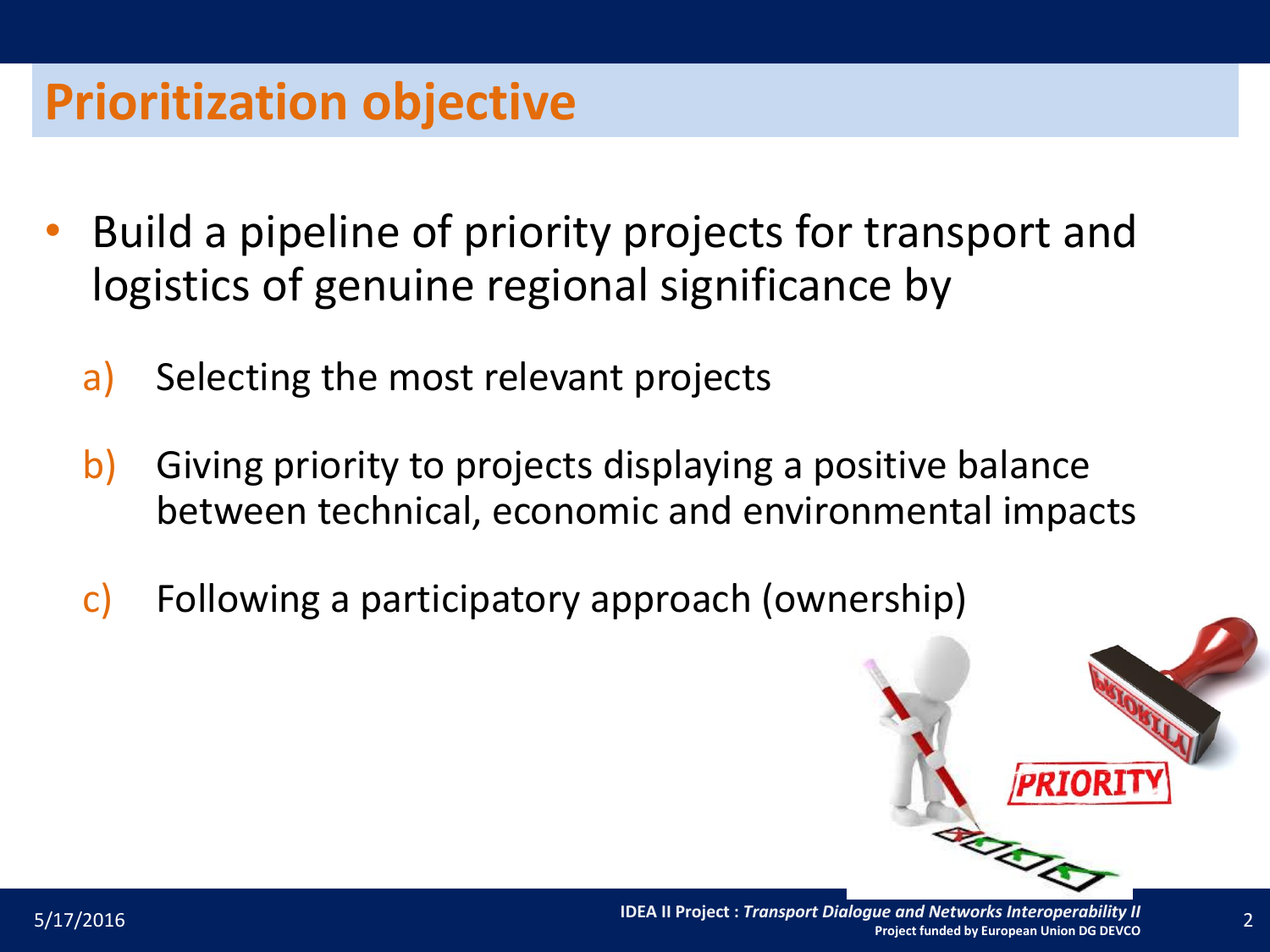#### **From the database to the priority projects**

#### **Projects must fulfil core requirements:**

- Being of **regional relevance**
	- a. part of the core Ten-T extension to the East
	- b. improve **intra-** and **inter-regional** transport flows
- Having **national and international ownership** and political support
- Contribute to an **optimised use of each transport mode** (intermodality and transport costs reduction)
- Contribute to the **re-balancing of transport modes** favouring carbon neutral and safer ones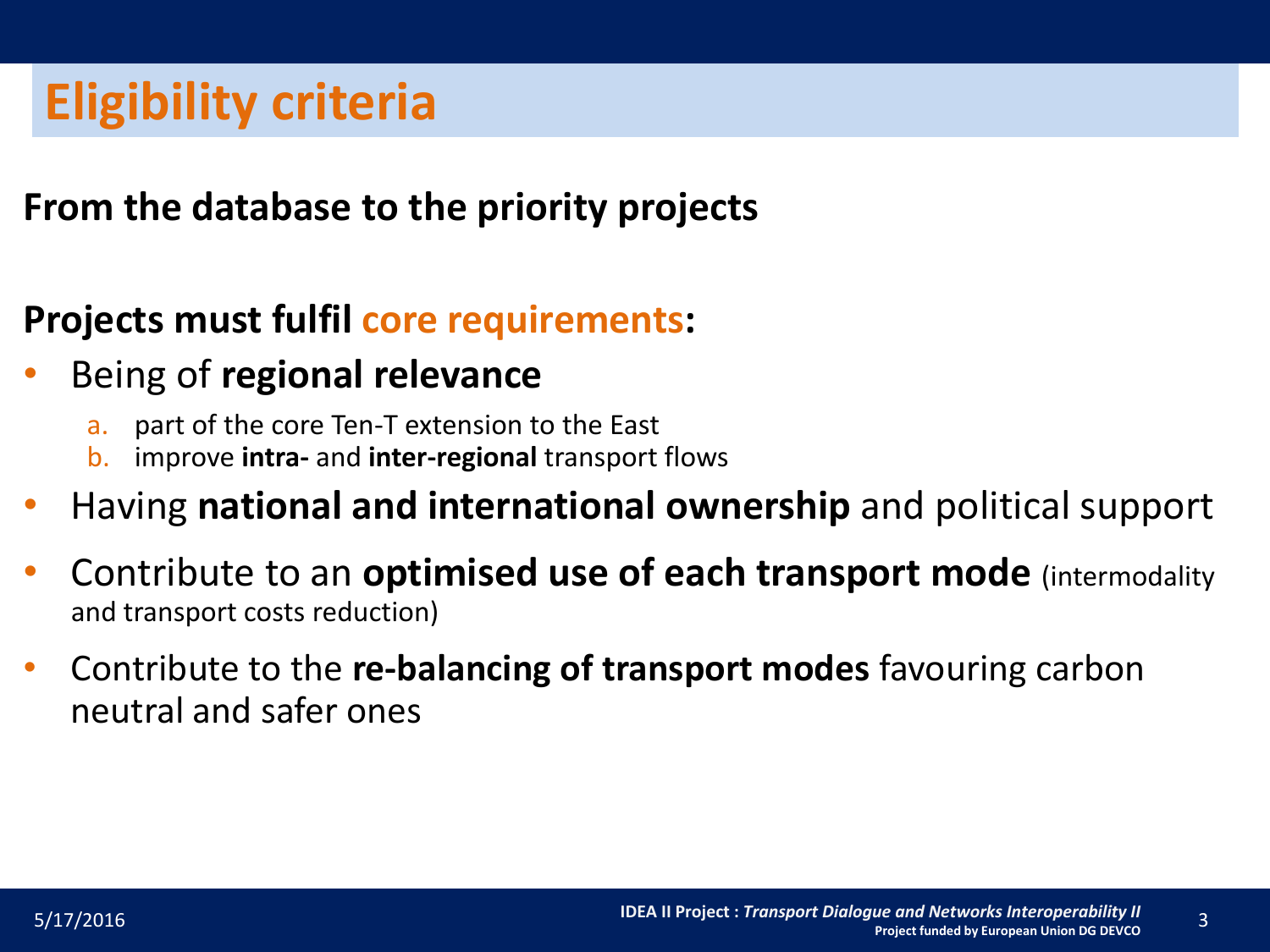### **Regional integration criteria**

To evaluate the degree of contribution of each project to the regional integration

- **Regional cooperation** => increase trade and services exchanges between regions (international traffic volumes)
- **Regional development** => potential impact on regional GDP, employment etc.
- Impacts on **border crossings**

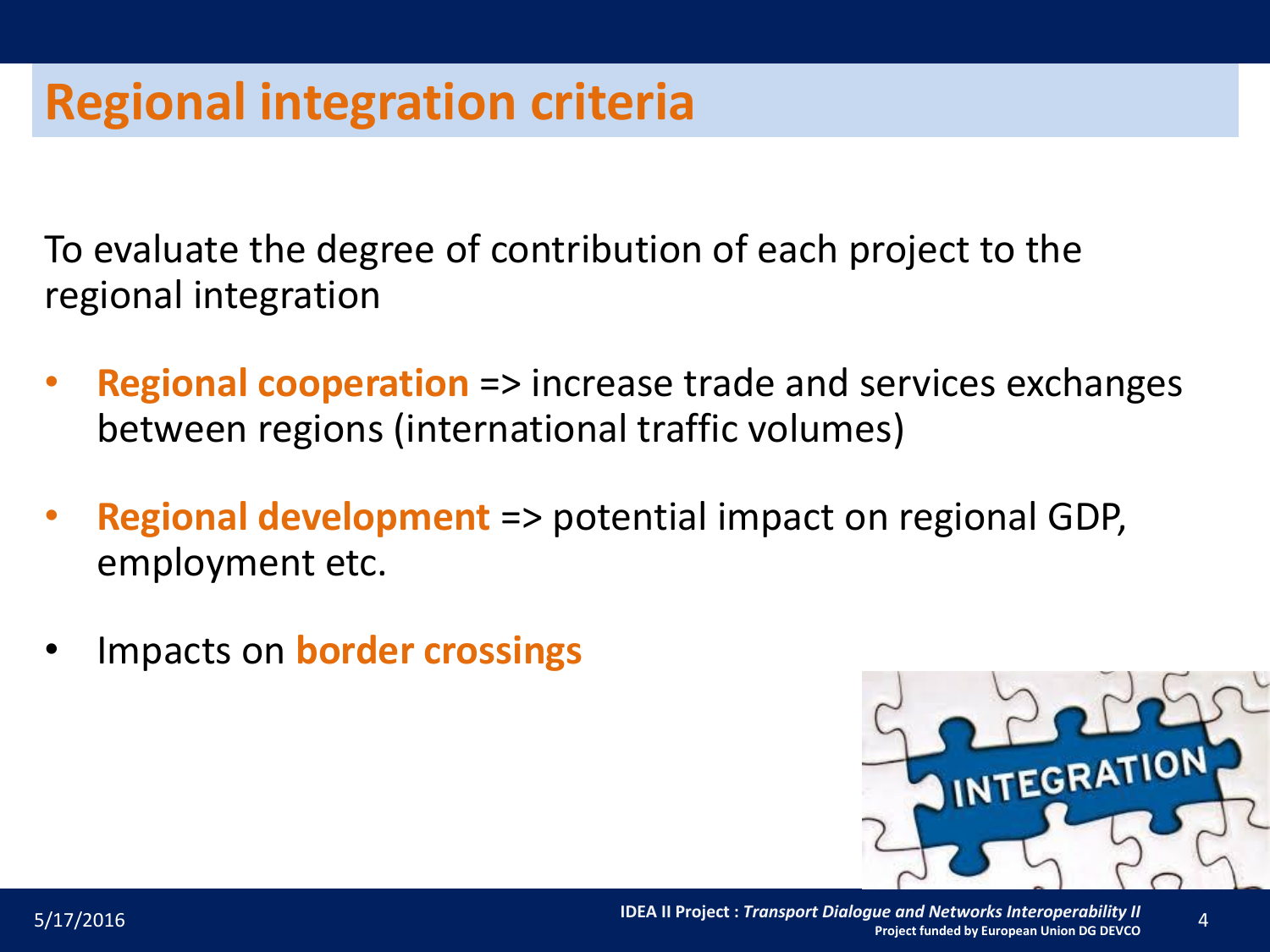To evaluate the physical characteristics and the main expected impacts on international transport demand and networks interoperability

- Impacts in term of creating a **new** link or node or **upgrading** existing ones.
- Impacts on **inter-modality**
- Impacts on **travel costs** reduction and **travel time** savings for international transport
- Impacts on **reliability**, **safety** and **security**



**Technical** 

5/17/2016 **IDEA II Project :** *Transport Dialogue and Networks Interoperability II* **Project funded by European Union DG DEVCO**<br>Project funded by European Union DG DEVCO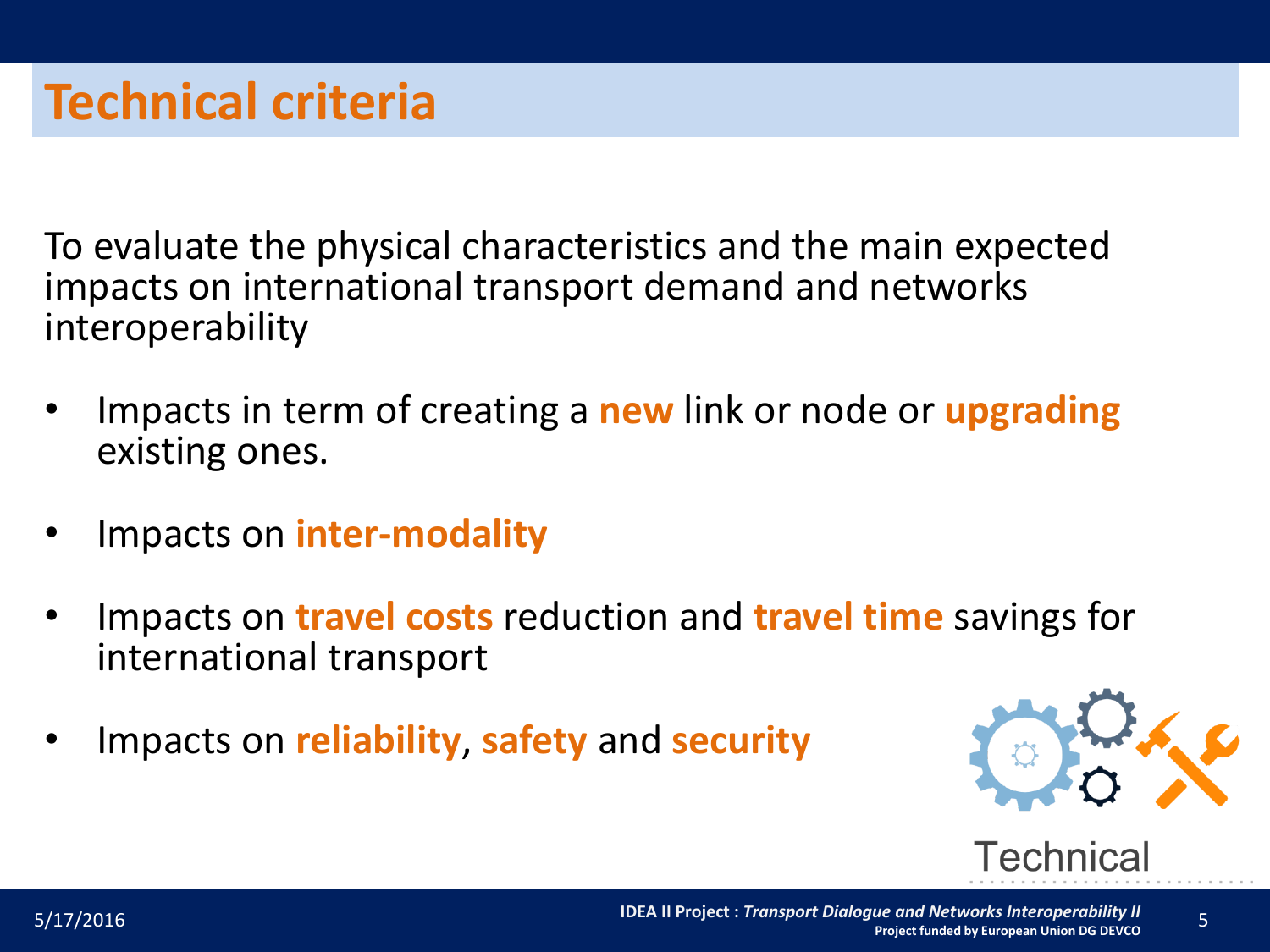To evaluate the degree of socio-economic contribution of the proposed projects

- Project expected **costs** and **benefits**
- Estimated investment **volumes** and investment **period**
- Economic performance indicators **(ENPV- EIRR)**

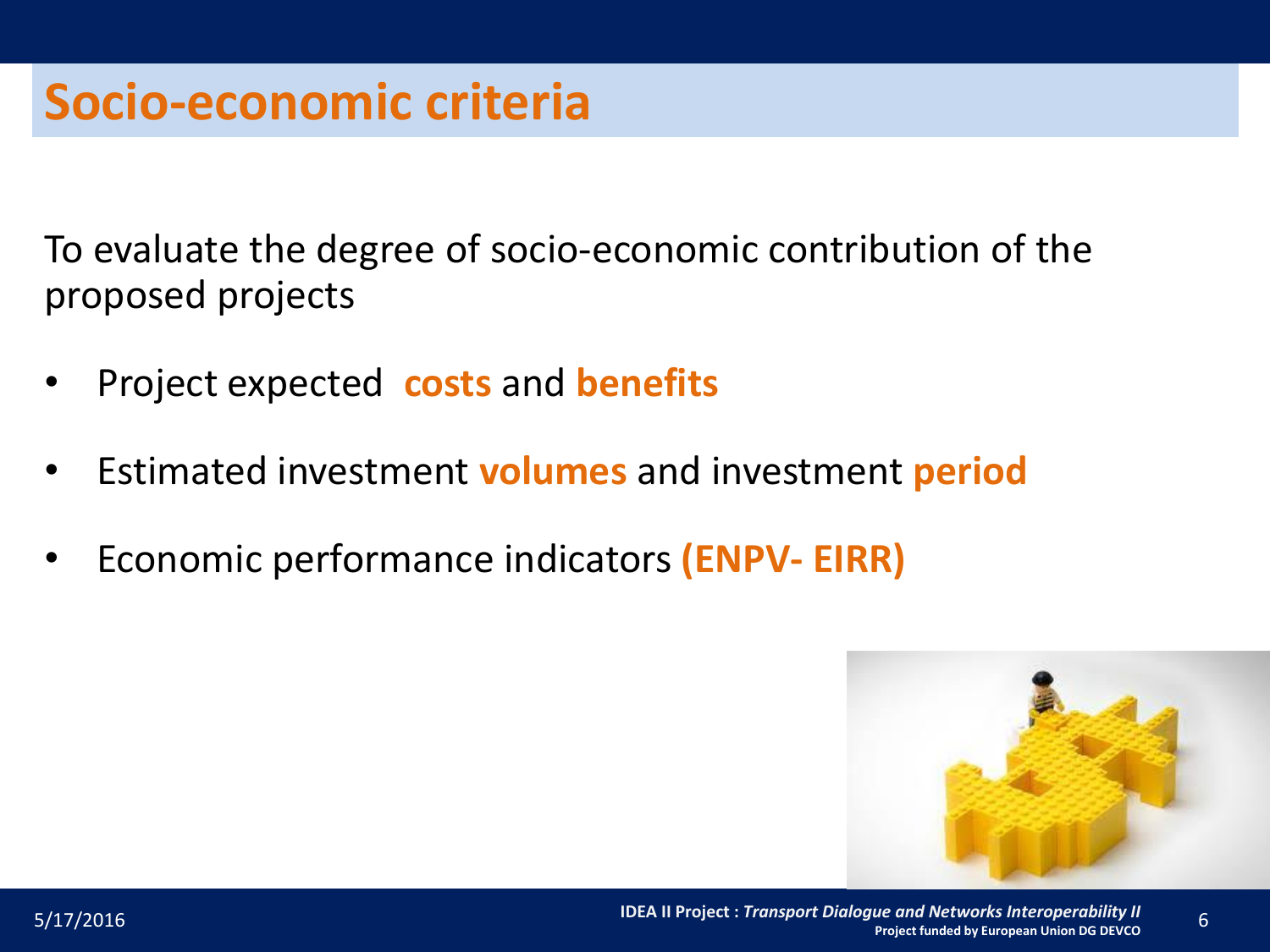**Positive environmental impacts** made possible by interventions in terms of **routes shortening**, **traffic diversion**, **elimination of congestion**, etc.

**Negative environmental impacts** usually tied to the completion of the infrastructure

Special attention should devoted to the potentiality of the project in **re-balancing transport modes** in favour of the most low-carbon and energy efficient ones

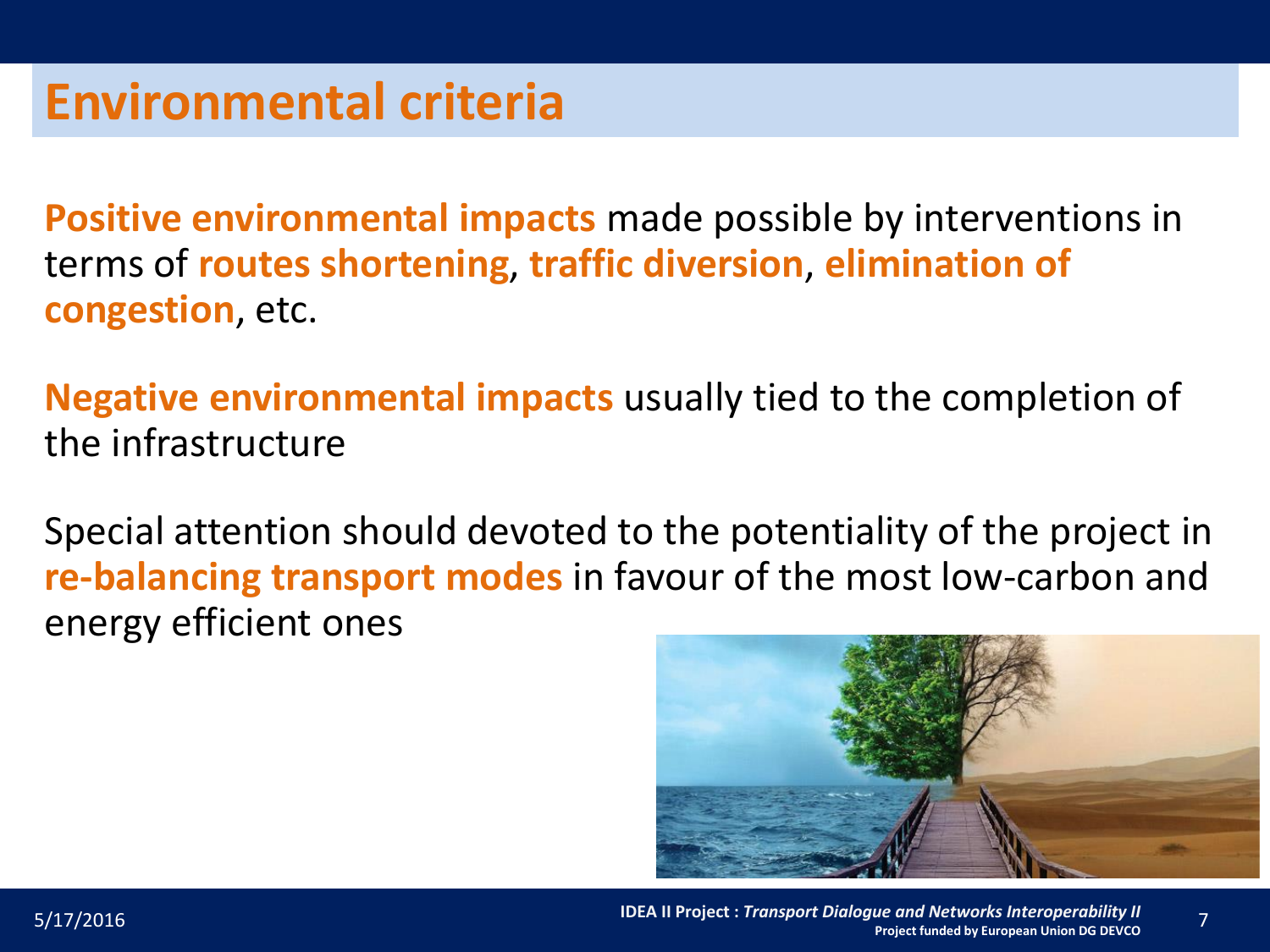To evaluate how the projects fit into national strategies for developing the transport network

- Commitment at **national** level
- Commitment at **international** level
- Dependency on **other upstream investments**

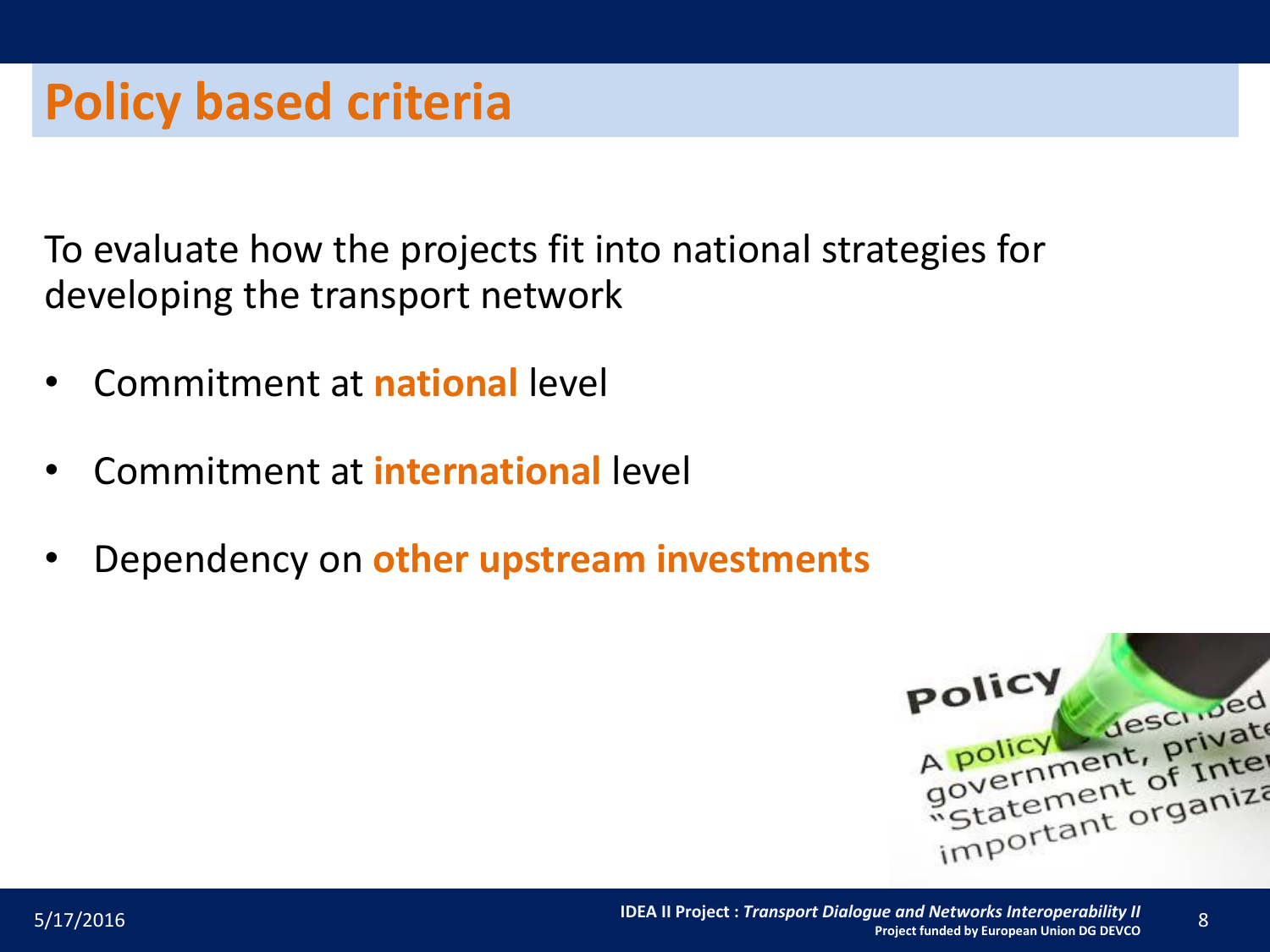The degree of maturity of each project will not directly enter in the prioritization exercise.

The indicator will take into consideration

- Financial **profitability and sustainability**
- **Environmental Impact Analysis**
- Project **readiness to go**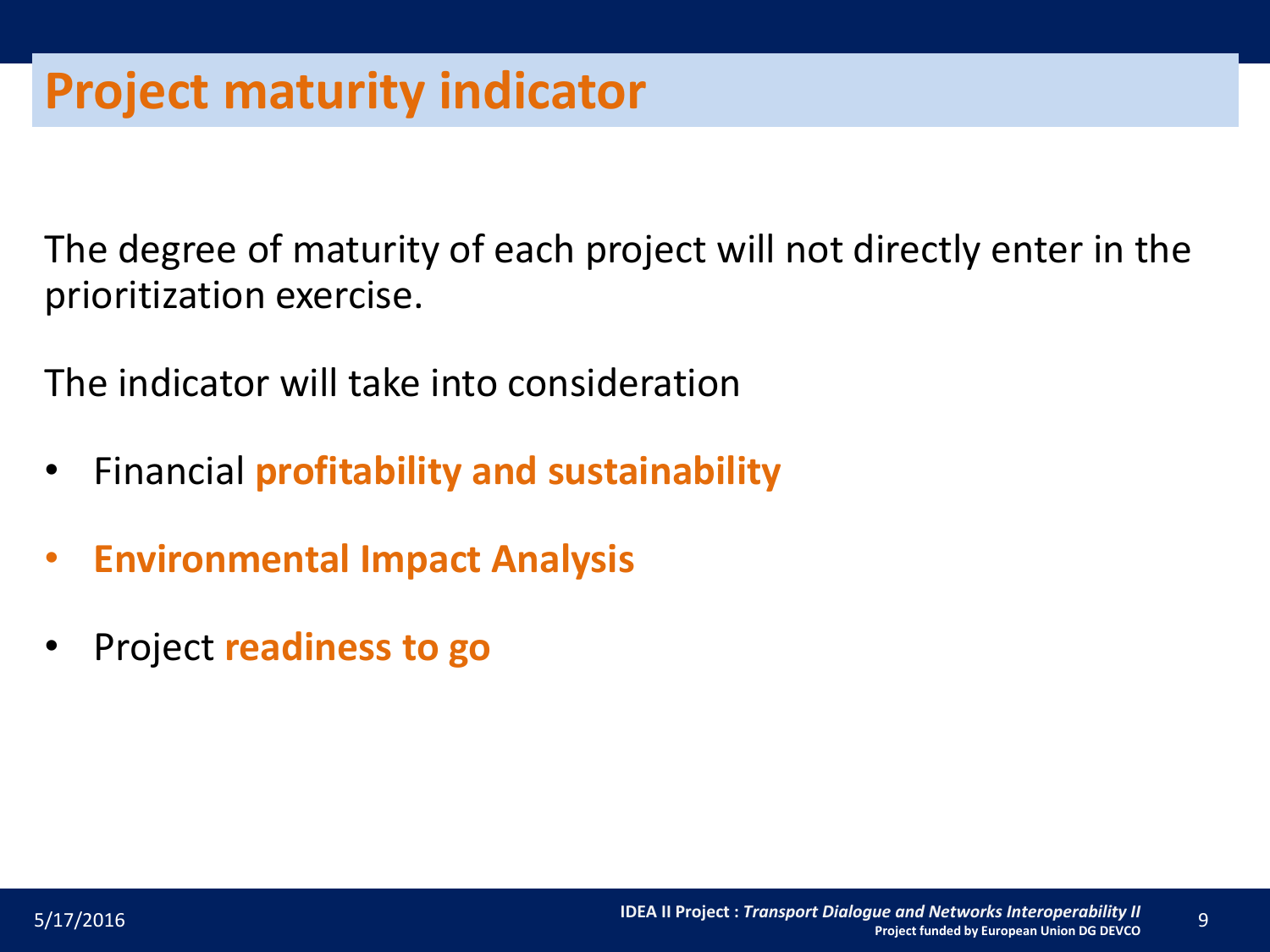### **Prioritization process**

- Prioritization tool on the website with authorized access to all stakeholders
- Tool linked to the project database and the EAP Map
- Criteria weights to be derived from the weight expressed by all the stakeholders involved
- Possibility to assess the impacts on the priority pipeline of different weighting systems